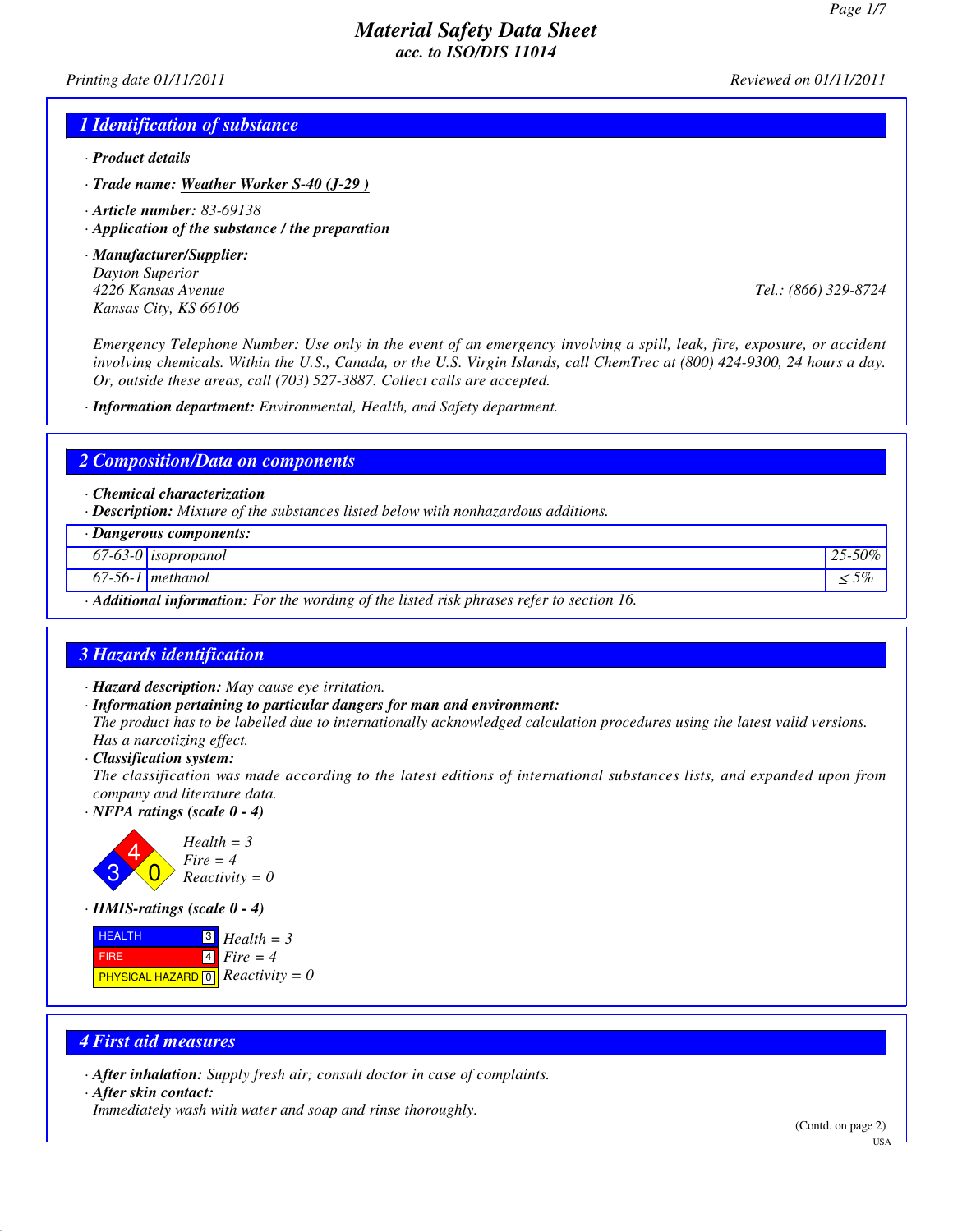*Printing date 01/11/2011 Reviewed on 01/11/2011*

*Trade name: Weather Worker S-40 (J-29 )*

(Contd. of page 1)

- *If skin irritation continues, consult a doctor.*
- *· After eye contact: Rinse opened eye for several minutes under running water. Then consult a doctor.*
- *· After swallowing: Seek medical treatment.*

### *5 Fire fighting measures*

- *· Suitable extinguishing agents: CO2, sand, extinguishing powder. Do not use water.*
- *· For safety reasons unsuitable extinguishing agents: Water*
- *Water with full jet*
- *· Protective equipment:*

*Because fire may produce thermal decomposition products, wear a self-contained breathing apparatus (SCBA) with a full face piece operated in pressure-demand or positive-pressure mode.*

### *6 Accidental release measures*

- *· Person-related safety precautions: Wear protective equipment. Keep unprotected persons away.*
- *· Measures for environmental protection:*
- *Prevent seepage into sewage system, workpits and cellars.*
- *Inform respective authorities in case of seepage into water course or sewage system.*
- *· Measures for cleaning/collecting: Absorb with liquid-binding material (sand, diatomite, acid binders, universal binders, sawdust). Ensure adequate ventilation. Do not flush with water or aqueous cleansing agents*

## *7 Handling and storage*

#### *· Handling:*

- *· Information for safe handling: Wear appropriate personal protective clothing to prevent eye and skin contact. Avoid breathing vapors or mists of this product. Use with adequate ventilation. Do not take internally.*
- *· Information about protection against explosions and fires: Keep ignition sources away - Do not smoke. Protect against electrostatic charges.*
- *· Storage:*
- *· Requirements to be met by storerooms and receptacles: Store in a cool location.*
- *· Information about storage in one common storage facility: Not required.*
- *· Further information about storage conditions: Keep receptacle tightly sealed.*
- *Store in cool, dry conditions in well sealed receptacles.*

### *8 Exposure controls and personal protection*

*· Additional information about design of technical systems: No further data; see item 7.*

(Contd. on page 3)

USA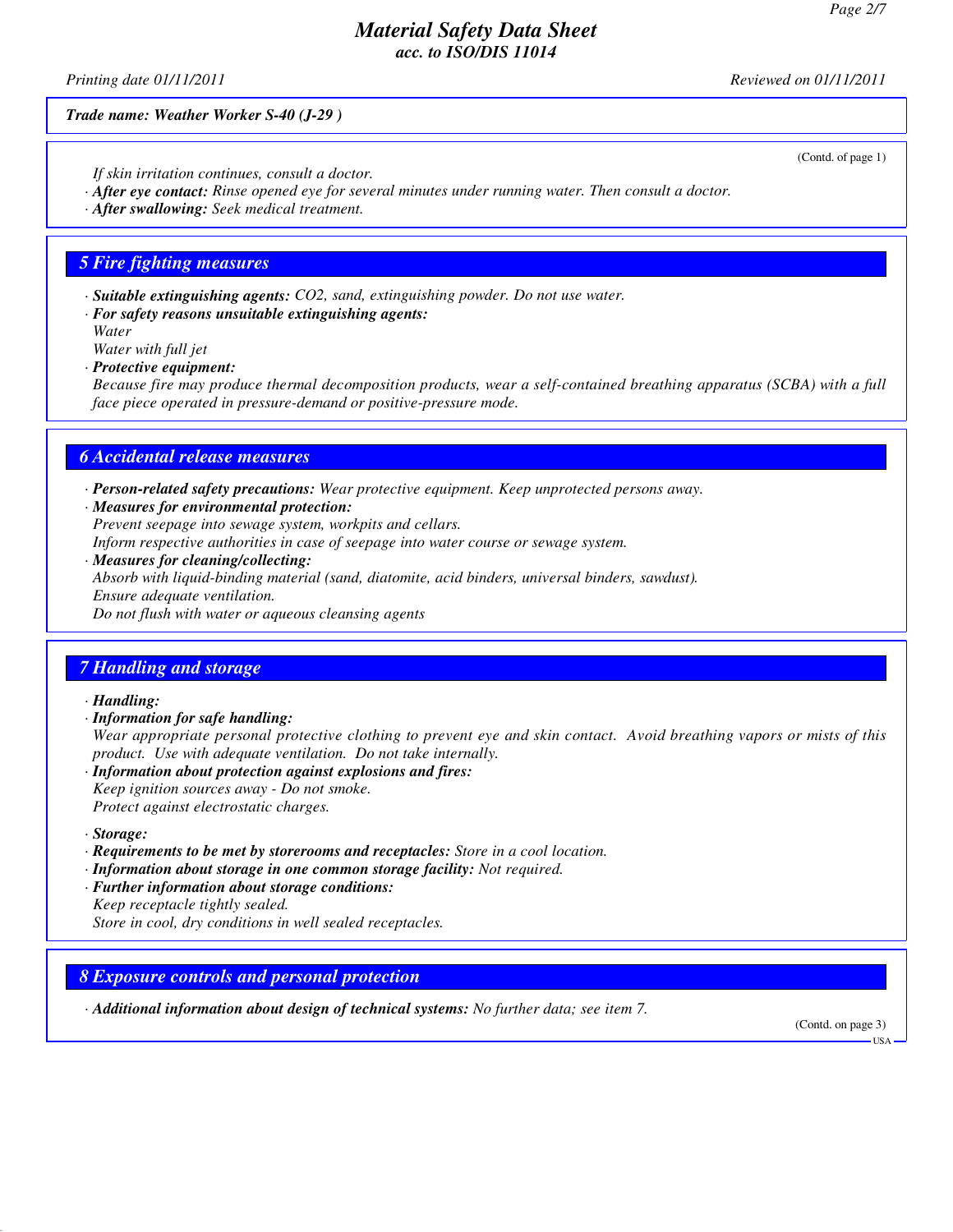USA

# *Material Safety Data Sheet acc. to ISO/DIS 11014*

*Printing date 01/11/2011 Reviewed on 01/11/2011*

*Trade name: Weather Worker S-40 (J-29 )*

| (Contd. of page 2)                                                                                       |
|----------------------------------------------------------------------------------------------------------|
| Components with limit values that require monitoring at the workplace:                                   |
| 67-63-0 isopropanol                                                                                      |
| PEL 980 mg/m <sup>3</sup> , 400 ppm                                                                      |
| REL Short-term value: $1225$ mg/m <sup>3</sup> , 500 ppm                                                 |
| Long-term value: $980$ mg/m <sup>3</sup> , $400$ ppm                                                     |
| TLV Short-term value: $984$ mg/m <sup>3</sup> , 400 ppm                                                  |
| Long-term value: 492 mg/m <sup>3</sup> , 200 ppm                                                         |
| 67-56-1 methanol                                                                                         |
| PEL 260 mg/m <sup>3</sup> , 200 ppm                                                                      |
| REL Short-term value: $325$ mg/m <sup>3</sup> , $250$ ppm                                                |
| Long-term value: $260$ mg/m <sup>3</sup> , $200$ ppm                                                     |
| Skin                                                                                                     |
| TLV Short-term value: $328 \text{ mg/m}^3$ , $250 \text{ ppm}$                                           |
| Long-term value: $262$ mg/m <sup>3</sup> , 200 ppm                                                       |
| Skin; BEI                                                                                                |
| $\cdot$ <b>Additional information:</b> The lists that were valid during the creation were used as basis. |

#### *· Personal protective equipment:*

*· General protective and hygienic measures: Keep away from foodstuffs, beverages and feed. Immediately remove all soiled and contaminated clothing. Wash hands before breaks and at the end of work. Avoid contact with the eyes. Avoid contact with the eyes and skin.*

*· Breathing equipment:*

*In case of brief exposure or low pollution use respiratory filter device. In case of intensive or longer exposure use respiratory protective device that is independent of circulating air.*

*Use suitable respiratory protective device in case of insufficient ventilation.*

#### *· Protection of hands:*



*Protective gloves*

*The glove material has to be impermeable and resistant to the product/ the substance/ the preparation.*

*· Material of gloves*

*The selection of the suitable gloves does not only depend on the material, but also on further marks of quality and varies from manufacturer to manufacturer. As the product is a preparation of several substances, the resistance of the glove material can not be calculated in advance and has therefore to be checked prior to the application.*

*· Penetration time of glove material*

*The exact break trough time has to be found out by the manufacturer of the protective gloves and has to be observed.*

*· Eye protection: Wear appropriate eye protection to prevent eye contact.*

| <b>General Information</b>  |                                            |  |
|-----------------------------|--------------------------------------------|--|
| Form:                       | Liquid                                     |  |
| Color:                      | According to product specification         |  |
| Odor:                       | Characteristic                             |  |
| $\cdot$ Change in condition | Melting point/Melting range: Undetermined. |  |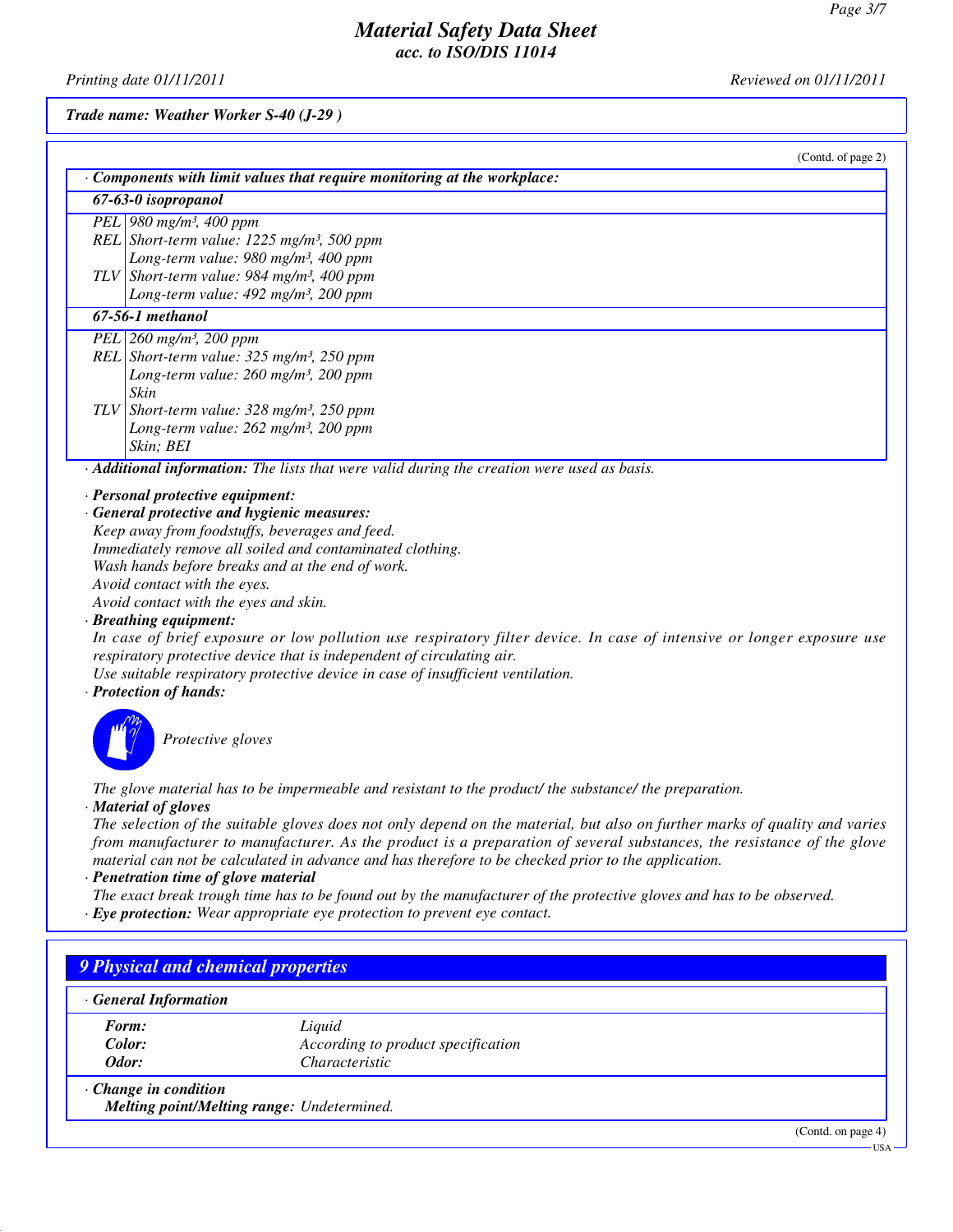*Printing date 01/11/2011 Reviewed on 01/11/2011*

*Trade name: Weather Worker S-40 (J-29 )*

|                                                                         | (Contd. of page 3)                                                                         |
|-------------------------------------------------------------------------|--------------------------------------------------------------------------------------------|
| <i>Boiling point/Boiling range:</i> $> 35^{\circ}C$ ( $> 95^{\circ}F$ ) |                                                                                            |
| · Flash point:                                                          | $12^{\circ}C(54^{\circ}F)$                                                                 |
| · Ignition temperature:                                                 | 425.0°C (797°F)                                                                            |
| $\cdot$ Auto igniting:                                                  | Product is not selfigniting.                                                               |
| · Danger of explosion:                                                  | Product is not explosive. However, formation of explosive air/vapor mixtures are possible. |
| · Explosion limits:<br>Lower:<br><b>Upper:</b>                          | $2.0$ Vol $\%$<br>12.0 Vol $\%$                                                            |
| $\cdot$ Vapor pressure at 20°C (68°F): 43.0 hPa (32 mm Hg)              |                                                                                            |
| $\cdot$ Density at 20 $\mathrm{^{\circ}C}$ (68 $\mathrm{^{\circ}F}$ ):  | $0.854$ g/cm <sup>3</sup>                                                                  |
| · Solubility in / Miscibility with<br>Water:                            | Not miscible or difficult to mix.                                                          |
| · Solvent content:<br>Organic solvents:                                 | 51.4%                                                                                      |
| · Solids content:                                                       | 48.6%                                                                                      |
| · Volatile Organic Compounds: Contains less than 600 g/L.               |                                                                                            |

# *10 Stability and reactivity*

*· Thermal decomposition / conditions to be avoided: No decomposition if used according to specifications.*

- *· Dangerous reactions No dangerous reactions known.*
- *· Dangerous products of decomposition: No dangerous decomposition products known.*

# *11 Toxicological information*

- *· Acute toxicity:*
- *· Primary irritant effect:*
- *· on the skin: No irritant effect known.*
- *· on the eye: Irritating effect.*
- *· Sensitization: No sensitizing effects known.*
- *· Additional toxicological information:*

*The product shows the following dangers according to internally approved calculation methods for preparations: Irritant*

# *12 Ecological information*

*· General notes: Water hazard class 1 (Self-assessment): slightly hazardous for water*

(Contd. on page 5)

USA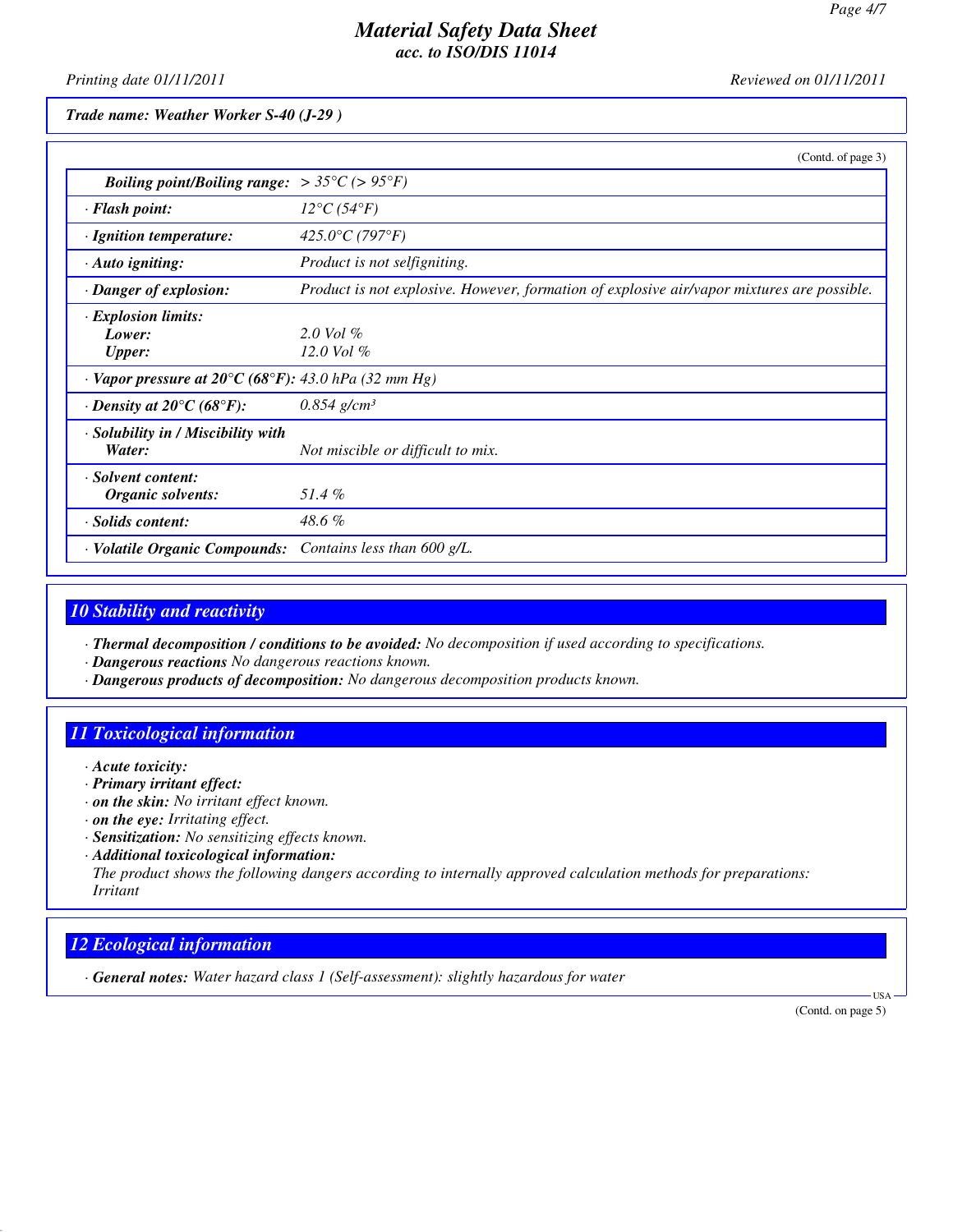(Contd. of page 4)

## *Material Safety Data Sheet acc. to ISO/DIS 11014*

*Printing date 01/11/2011 Reviewed on 01/11/2011*

*Trade name: Weather Worker S-40 (J-29 )*

# *13 Disposal considerations*

- *· Product:*
- *· Recommendation:*

*Must not be disposed of as normal garbage. Do not allow product to reach sewage system. It is the generator's responsibility to determine if the waste meets applicable definitions of hazardous waste. State and local regulations may differ from federal disposal regulations. Dispose of waste material according to local, state, federal, and provincial environmental regulations.*

- *· Uncleaned packagings:*
- *· Recommendation: Disposal must be made according to Federal, State, and Local regulations.*

| $\cdot$ DOT regulations:                             |                                                                     |
|------------------------------------------------------|---------------------------------------------------------------------|
|                                                      |                                                                     |
|                                                      |                                                                     |
| · Hazard class:                                      | $\mathfrak{Z}$                                                      |
| · Identification number:                             | <b>UN1268</b>                                                       |
| · Packing group:                                     | II                                                                  |
| · Proper shipping name (technical name):<br>· Label  | PETROLEUM DISTILLATES, N.O.S.<br>3                                  |
| · Limited Quantity Exemption:                        | Limited Quantity applies for inner packages 0.3 gallons or smaller. |
| · U.S. Domestic Ground Shipments:                    | Same as listed for Standard Shipments above.                        |
| · U.S. Domestic Ground Non-Bulk (119 gal or less per |                                                                     |
| container) Shipments:                                | Same as listed for Standard Shipments above.                        |
| · Emergency Response Guide (ERG) Number:             | Not determine                                                       |
| · Land transport ADR/RID (cross-border):             |                                                                     |
|                                                      |                                                                     |
| · ADR/RID class:                                     | 3 Flammable liquids                                                 |
| · Danger code (Kemler):                              | 33                                                                  |
| $\cdot$ UN-Number:                                   | 1268                                                                |
| · Packaging group:                                   | $I\!I$                                                              |
| · Description of goods:                              | 1268 PETROLEUM DISTILLATES, N.O.S.                                  |
| · Maritime transport IMDG:                           |                                                                     |
|                                                      |                                                                     |
| · IMDG Class:                                        | $\mathfrak{Z}$                                                      |
| · UN Number:                                         | 1268                                                                |
| · Label                                              | 3                                                                   |
| · Packaging group:                                   | II                                                                  |
| · EMS Number:                                        | $F-E, S-E$                                                          |
| $\cdot$ Marine pollutant:                            | No                                                                  |
|                                                      | (Contd. on page 6)                                                  |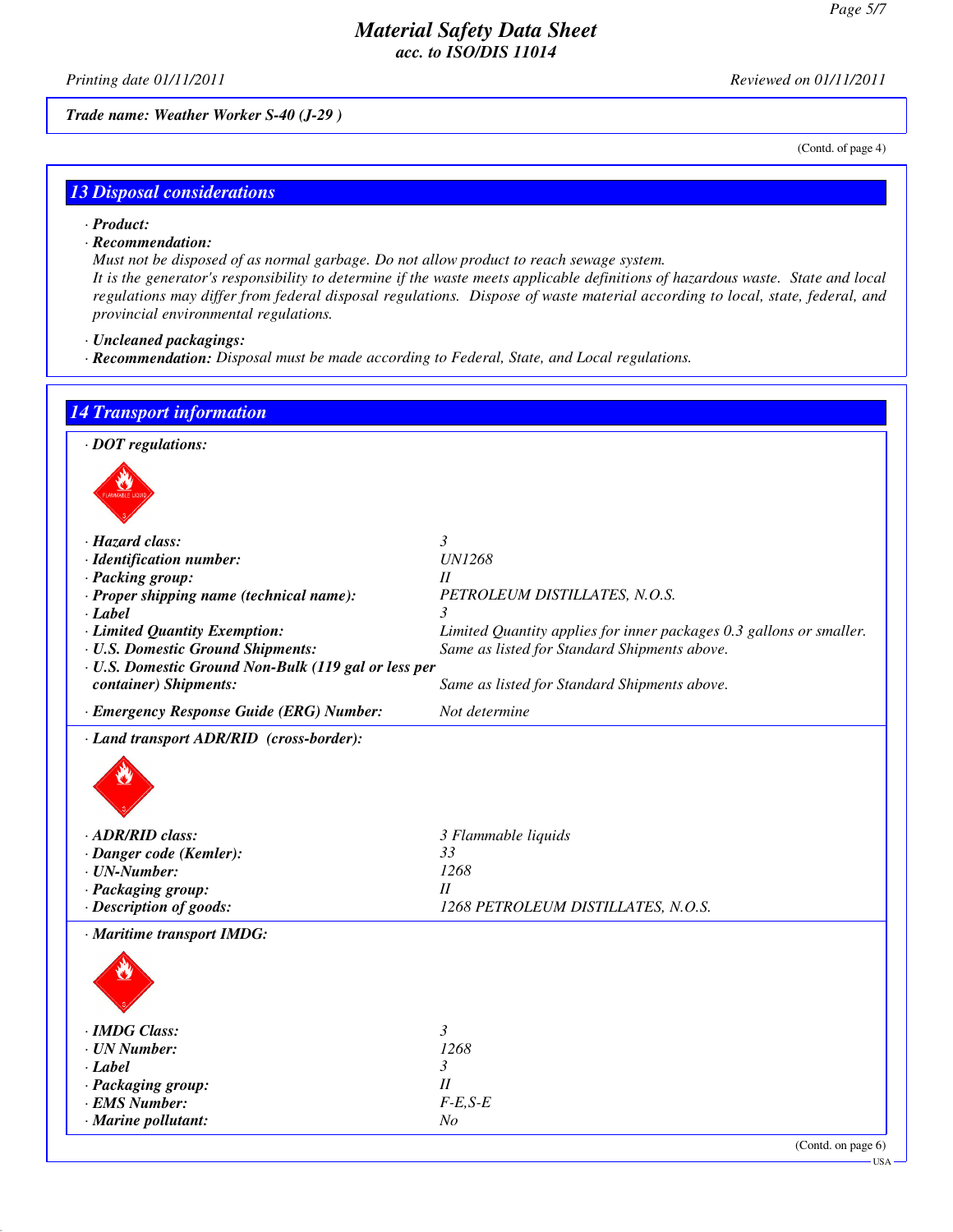*Printing date 01/11/2011 Reviewed on 01/11/2011*

### *Trade name: Weather Worker S-40 (J-29 )*

|                                                                                                                | (Contd. of page 5)                                                                                                                |
|----------------------------------------------------------------------------------------------------------------|-----------------------------------------------------------------------------------------------------------------------------------|
| · Propper shipping name:                                                                                       | PETROLEUM DISTILLATES, N.O.S.                                                                                                     |
| · Air transport ICAO-TI and IATA-DGR:                                                                          |                                                                                                                                   |
|                                                                                                                |                                                                                                                                   |
|                                                                                                                |                                                                                                                                   |
|                                                                                                                |                                                                                                                                   |
| · ICAO/IATA Class:                                                                                             | 3                                                                                                                                 |
| · UN/ID Number:                                                                                                | 1268                                                                                                                              |
| $\cdot$ Label                                                                                                  | 3<br>$I\!I$                                                                                                                       |
| · Packaging group:<br>· Propper shipping name:                                                                 | PETROLEUM DISTILLATES, N.O.S.                                                                                                     |
|                                                                                                                |                                                                                                                                   |
|                                                                                                                |                                                                                                                                   |
| <b>15 Regulations</b>                                                                                          |                                                                                                                                   |
| · Sara                                                                                                         |                                                                                                                                   |
| · Section 355 (extremely hazardous substances):                                                                |                                                                                                                                   |
| None of the ingredient is listed.                                                                              |                                                                                                                                   |
| · Section 313 (Specific toxic chemical listings):                                                              |                                                                                                                                   |
|                                                                                                                | This product may contain 1 or more toxic chemicals subject to the reporting requirements of Section 313 of Title III of the       |
| $67-63-0$ isopropanol                                                                                          | Superfund Amendments and Reauthorization Act (SARA) of 1986 and 40 CFR part 372. If so, the chemicals are listed below.<br>25-50% |
| $67-56-1$ methanol                                                                                             | $\leq l\%$                                                                                                                        |
|                                                                                                                |                                                                                                                                   |
| · TSCA (Toxic Substances Control Act):                                                                         |                                                                                                                                   |
| All ingredients are listed.                                                                                    |                                                                                                                                   |
| · Proposition 65                                                                                               |                                                                                                                                   |
| · Chemicals known to the State of California (Prop. 65) to cause cancer:<br>None of the ingredients is listed. |                                                                                                                                   |
|                                                                                                                |                                                                                                                                   |
| · Chemicals known to cause reproductive toxicity for females:                                                  |                                                                                                                                   |
| None of the ingredients is listed.                                                                             |                                                                                                                                   |
| · Chemicals known to cause reproductive toxicity for males:                                                    |                                                                                                                                   |
| None of the ingredients is listed.                                                                             |                                                                                                                                   |
| · Chemicals known to cause developmental toxicity:                                                             |                                                                                                                                   |
| None of the ingredients is listed.                                                                             |                                                                                                                                   |
| · Cancerogenity categories                                                                                     |                                                                                                                                   |
| · EPA (Environmental Protection Agency)                                                                        |                                                                                                                                   |
| None of the ingredients is listed.                                                                             |                                                                                                                                   |
|                                                                                                                |                                                                                                                                   |
| · IARC (International Agency for Research on Cancer)                                                           |                                                                                                                                   |
| 67-63-0 <i>isopropanol</i>                                                                                     |                                                                                                                                   |
| · NTP (National Toxicology Program)                                                                            |                                                                                                                                   |
| None of the ingredients is listed.                                                                             |                                                                                                                                   |
| · TLV (Threshold Limit Value established by ACGIH)                                                             |                                                                                                                                   |

*· MAK (German Maximum Workplace Concentration)*

*None of the ingredients is listed.*

(Contd. on page 7)